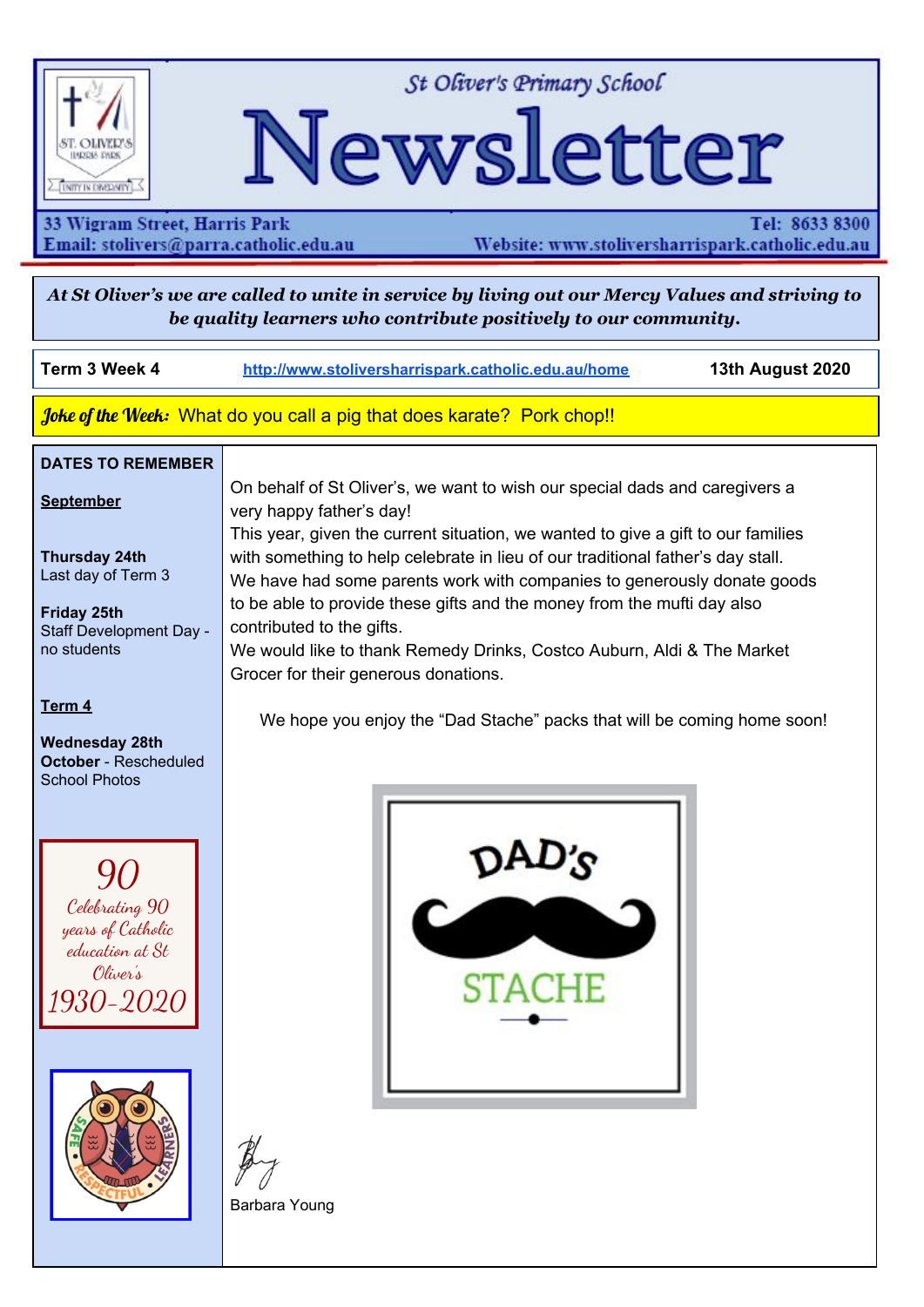# *Gospel*

# Mt [14:22-33](https://www.liturgyhelp.com/ritual/lectionary/LectionaryList%7Cmtw#mtw014)

A reading from the holy Gospel according to Matthew

*Command me to come to you over the water.*

Jesus made the disciples get into the boat and go on ahead to the other side while he would send the crowds away. After sending the crowds away he went up into the hills by himself to pray. When evening came, he was there alone, while the boat, by now far out on the lake, was battling with a heavy sea, for there was a head-wind. In the fourth watch of the night he went



towards them, walking on the lake, and when the disciples saw him walking on the lake they were terrified. 'It is a ghost' they said, and cried out in fear. But at once Jesus called out to them, saying, 'Courage! It is I! Do not be afraid.' It was Peter who answered. 'Lord,' he said 'if it is you, tell me to come to you across the water.' 'Come' said Jesus. Then Peter got out of the boat and started walking towards Jesus across the water, but as soon as he felt the force of the wind, he took fright and began to sink. 'Lord! Save me!' he cried. Jesus put out his hand at once and held him. 'Man of little faith,' he said 'why did you doubt?' And as they got into the boat the wind dropped. The men in the boat bowed down before him and said, 'Truly, you are the Son of God.'

# **Reflection**

Although divine power is manifested in dramatic ways, it is also present in what is unassuming. Traces of God can be seen in the delicacy of a violet, in a cool summer breeze, in the blush of innocence, in the fiery eyes of justice. Every one of us lives in the midst of God, breathes the breath of God's life, and is constantly touched by the exquisite artistry of God's creativity. Life itself is a mountain experience of God.

As wonderful as life may be, it can also be very frightening at times. There are misunderstandings and rancour, jealousy and vindictiveness, greed and a hunger for power. Our personal lives can come unravelled and we can feel that we are genuinely 'at sea'. Every human being is tossed about by the exigencies of life. It is at times like these that we need faith in Jesus. Even though we do not recognise him, he is there in the midst of our chaos. Having the power of God, he is the definitive champion of all chaos, and so he is able to allay our fears and calm the sea.

A true experience of God, whether it be within the ordinariness of life or one of life's tribulations, is both transformative and effusive. It is a reality that cannot be contained; it must be proclaimed. Disciples must be ready to do what they can in order that the good news of God's revelation be made known to others.

© Dianne Bergant CSA

# **SAINT MARY OF THE CROSS MACKILLOP**

On the 8th August, 2020 we celebrated the Feast day of our patron Saint 'Mary Mackillop'. This year is particularly special because it is the 10 year anniversary since Mary was canonised as Australia's first Saint.

## **Prayer**

God, you gave us Mary MacKillop. She spent her life loving you and bringing your love to the poor children in Australia. She still works on through her Sisters of St Joseph and their Associates. We thank you God and pray that you will bless us so that we can follow her example. We ask this in the name of the Father and of the Son and of the Holy Spirit. Amen.

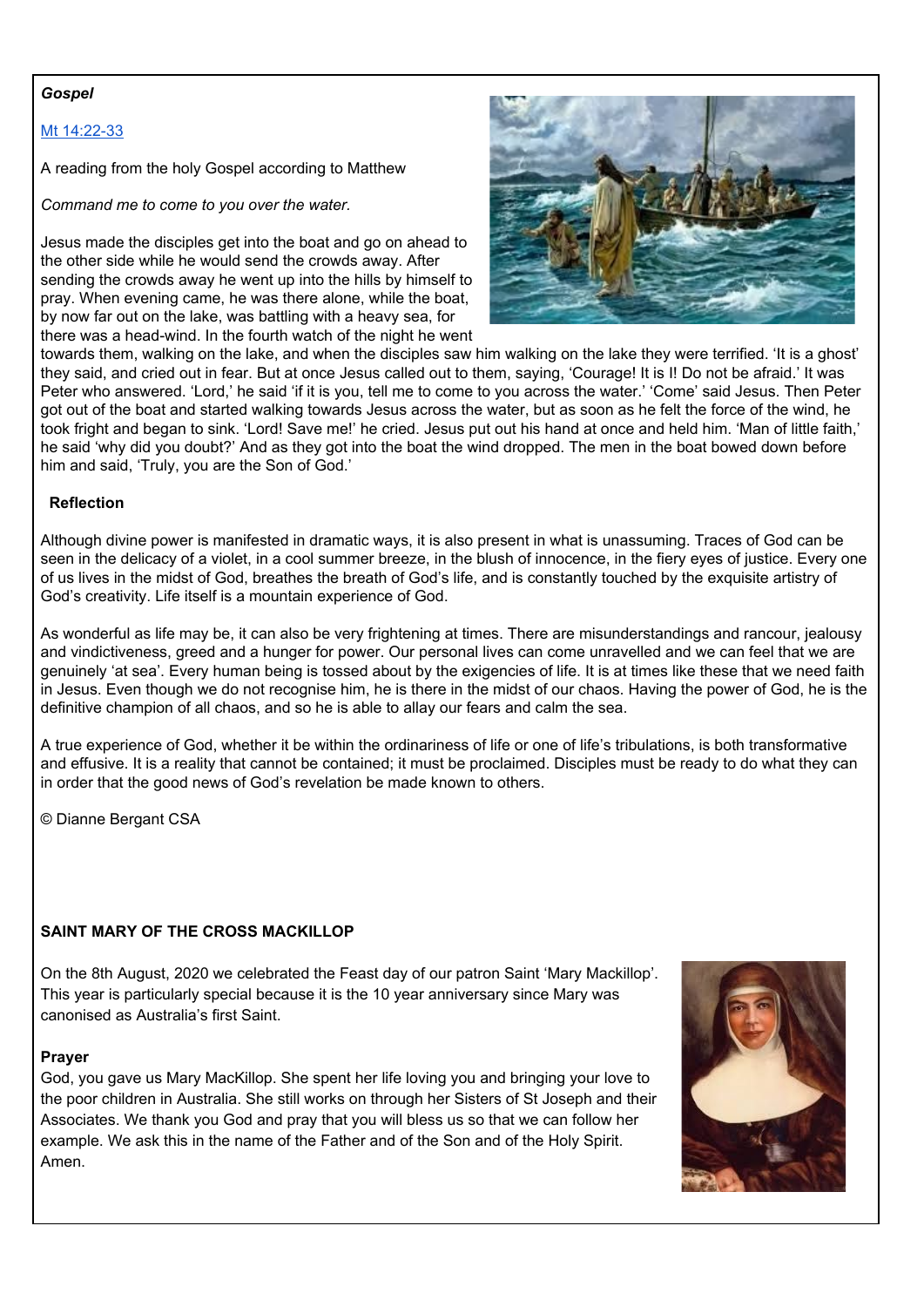# **THE ASSUMPTION OF MARY**

On August 15th, 2020 we celebrate the Feast of the Assumption of Mary. The Feast of the Assumption celebrates the belief that the body and soul of the Blessed Virgin Mary was taken into heaven after the end of her life here on earth. Mary's assumption into heaven is the fulfilment of Jesus' promise to all faithful servants; that they too will be received into the kingdom of God.

# **Prayer**

Father in heaven, all creation rightly gives you praise, for all life and all holiness come from you. In the plan of your wisdom she who bore the Christ in her womb was raised body and soul in glory to be with him in heaven. May we follow her example in reflecting your holiness and join in her hymn of endless love and praise. We ask this through Christ our Lord. Amen.



# **FIRST EUCHARIST**

This Sunday, 16th August several students in our community will receive the Sacrament of Eucharist for the first time. We ask that you keep these children in your thoughts and prayers as they participate in receiving the Sacrament.

## **Prayer**

Lord Jesus Christ, in the Sacrament of the Eucharist you left us the outstanding manifestation of your limitless love for us. Thank you for giving our children the opportunity to experience this love in receiving the Sacrament for the first time. May your Eucharist presence keep them ever free from sin, fortified in faith, pervaded by love for God and neighbour, that they may continue to receive you throughout their lives. Amen.

| Xavier | Metcof  | Jordan | Diya  | Matylda |
|--------|---------|--------|-------|---------|
| Pierre | Francis | David  | Chase | Ryan    |

## **Sacraments of Initiation - First Reconciliation and First Eucharist**

Due to COVID 19 the timeline for Sacraments has been delayed. Registrations for Sacrament of Reconciliation will be open later in the year.

## **Sacrament of Confirmation**

The Sacramental team is currently planning how this will take place. More information to come via community communication channels soon.

## **Student prayer**

Dear God, thank you for making earth. Thanks to you, I'm able to watch my family, classmates and teachers grow up.Thank you for making schools. I'm only in Year 4 and I've learnt so much through it all. Through all my eight years of life, I feel that everything good is thanks to you. Amen. Eleanor Yr 4

# **PBS4L NEWS FOCUS WEEKS 4-5**



At St Oliver's we are safe with our equipment and belongings.

# **OLI'S STAR CLASS**

Congratulations to Year 3